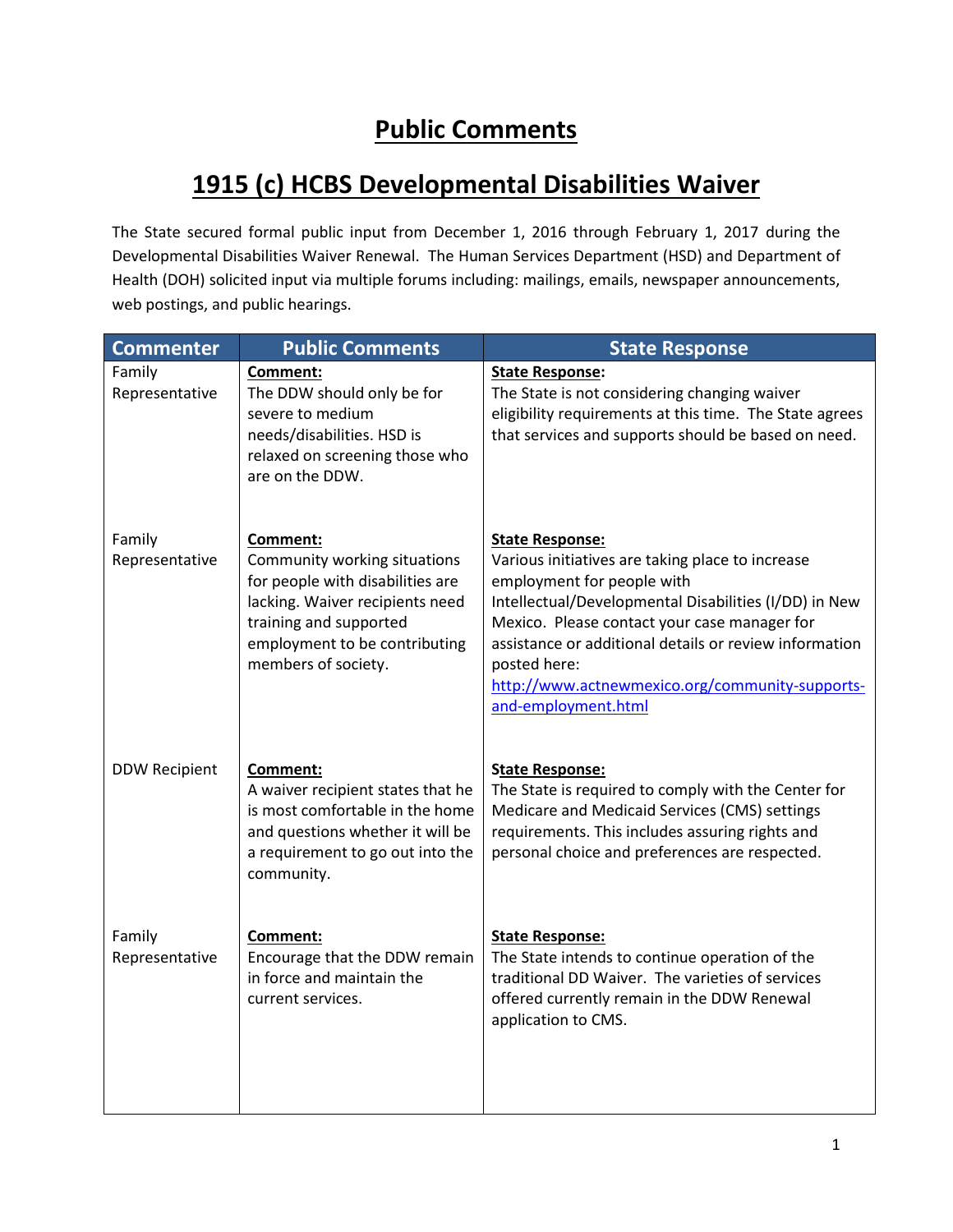| Family<br>Representative                      | Comment:<br>DDW recipient's mother states<br>having the DDW has helped her<br>child have a rich quality of life<br>that would be impossible for<br>this parent to give him.                                                                                                                                                                        | <b>State Response:</b><br>Thank you for your comment.                                                                                                                                                                                                                                                                                                                                                                                                      |
|-----------------------------------------------|----------------------------------------------------------------------------------------------------------------------------------------------------------------------------------------------------------------------------------------------------------------------------------------------------------------------------------------------------|------------------------------------------------------------------------------------------------------------------------------------------------------------------------------------------------------------------------------------------------------------------------------------------------------------------------------------------------------------------------------------------------------------------------------------------------------------|
| Family<br>Representative                      | Comment:<br>Grateful that the Supports<br>Intensity Scale (SIS) scoring will<br>no longer be used and for the<br>help from DDW in caring for her<br>daughter. The comment noted<br>the need for discussion with<br>families when new rules and<br>regulation are made and a need<br>to streamline paperwork that<br>can be burdensome to families. | <b>State Response:</b><br>Rules and regulations will go out for public comment.<br>The documentation is required to assure health,<br>safety and program compliance to the CMS.                                                                                                                                                                                                                                                                            |
| Family<br>Representative                      | Comment:<br>Concern regarding the removal<br>of the SIS. The comment<br>questioned how DD waiver<br>participants will be evaluated<br>and what assessment will<br>replace the SIS.                                                                                                                                                                 | <b>State Response:</b><br>The DDW Renewal Application includes general<br>language about continued use of the Outside Review<br>to approve service requests. The State is working on a<br>transition plan to include any necessary adjustments<br>to Clinical Criteria to be implemented by July 1, 2017.<br>Please refer to the ACT website for information:<br>http://actnewmexico.org/downloads/DDSD-DDW-<br>SIS-OR-Letter-20161026.pdf                 |
| Providers,<br>advocacy and<br>advisory groups | <u>Comment:</u><br>Multiple comments were<br>received regarding the<br>implementation of the Outside<br>Reviewer (OR).                                                                                                                                                                                                                             | <u>State Response:</u><br>The implementation of the Outside Review involves a<br>number of factors related to CMS requirements for<br>recipient individualized review as well as state<br>programmitic needs. Key issues include the form and<br>content of the submissions, who completes the<br>reviews, and frequency of the reviews. The State<br>invites ongoing stakeholder input as it develops<br>procedures to improve efficiency of the process. |
|                                               | Comments noted the OR<br>learning curve has been steep,<br>repetitive, delays budgets and<br>services to the point where                                                                                                                                                                                                                           | The Outside Review is a process whereby a clinical<br>determination is made on whether requested<br>services and supports are needed. The State<br>continues to develop procedures to improve                                                                                                                                                                                                                                                              |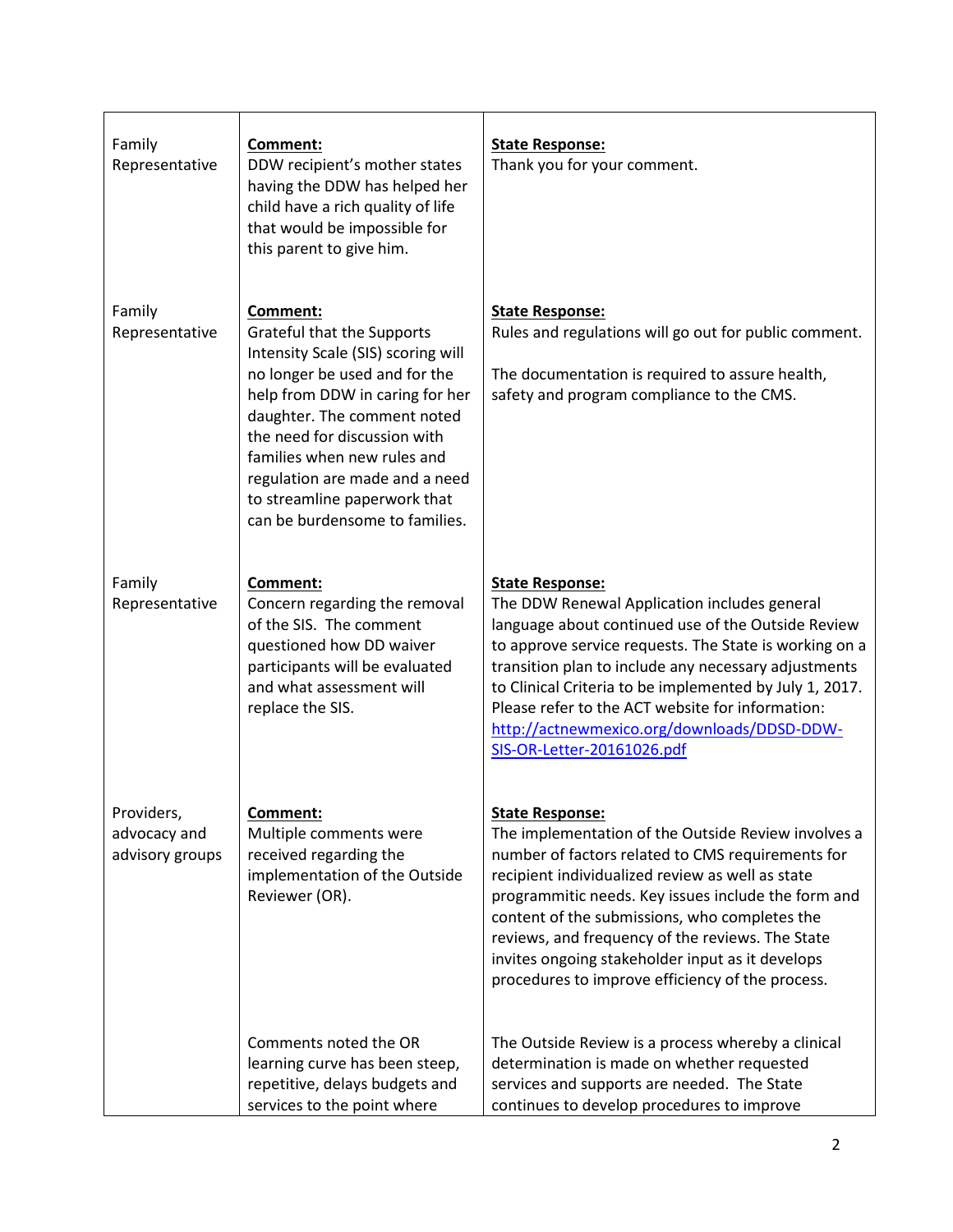| many agencies have found it<br>difficult to stay in business.<br>Comments noted this process to<br>be cumbersome and ineffective<br>and that providers have worked<br>without reimbursement, as the<br>budgets are held up by the<br>review process. There has been<br>extra work upon all case<br>managers and budget delays<br>have been extraordinary.                                                                                                                                                                                                                                                                            | efficiency of the process and reduce frequency of<br>reviews.                                                                                                                                                                                                                                                                                                           |
|--------------------------------------------------------------------------------------------------------------------------------------------------------------------------------------------------------------------------------------------------------------------------------------------------------------------------------------------------------------------------------------------------------------------------------------------------------------------------------------------------------------------------------------------------------------------------------------------------------------------------------------|-------------------------------------------------------------------------------------------------------------------------------------------------------------------------------------------------------------------------------------------------------------------------------------------------------------------------------------------------------------------------|
| A request was made to consider<br>"Waiver Life Without OR" and to<br>consider putting funds used for<br>payment towards the OR (in<br>excess of \$1.5M) toward<br>allowing new clients to come on<br>the waiver.                                                                                                                                                                                                                                                                                                                                                                                                                     | At this time the OR is required by a court- approved<br>settlement agreement and release. For more<br>information, please refer to the ACT website at:<br>http://www.actnewmexico.org/waldrop.html<br>The contract has been allocated to comply with the<br>settlement agreement.                                                                                       |
| Requested clarification on why<br>the OR process has not<br>been submitted as an<br>addendum to the rewrite with<br>an explanation as to why it is<br>being used at present. If it is<br>determined to be a useful tool<br>or required by further court<br>action, an amendment could be<br>submitted to CMS at a later<br>time. Concerns were raised<br>there is also belief that the OR<br>team has become a rubber<br>stamp for whatever individual<br>DD Waiver teams submit. The<br>cost for the state is about two<br>million dollars per year and it<br>was questioned if this is a good<br>use of state monies at this time. | The OR reviewers, using relevant expertise and clear<br>criteria, review clinical documentation submitted for<br>each review request and provide qualified clinical<br>determination for each review.<br>CMS requires the State to describe in its 1915 (c)<br>waiver application how the waiver is being<br>administered, and therefore the OR process is<br>included. |
| From all the data reported by<br>the OR Team, there have been<br>no denials of any service based<br>on clinical criteria. They have<br>also suspended denials based                                                                                                                                                                                                                                                                                                                                                                                                                                                                  | The State continues to monitor functions of the OR as<br>outlined in their contract.                                                                                                                                                                                                                                                                                    |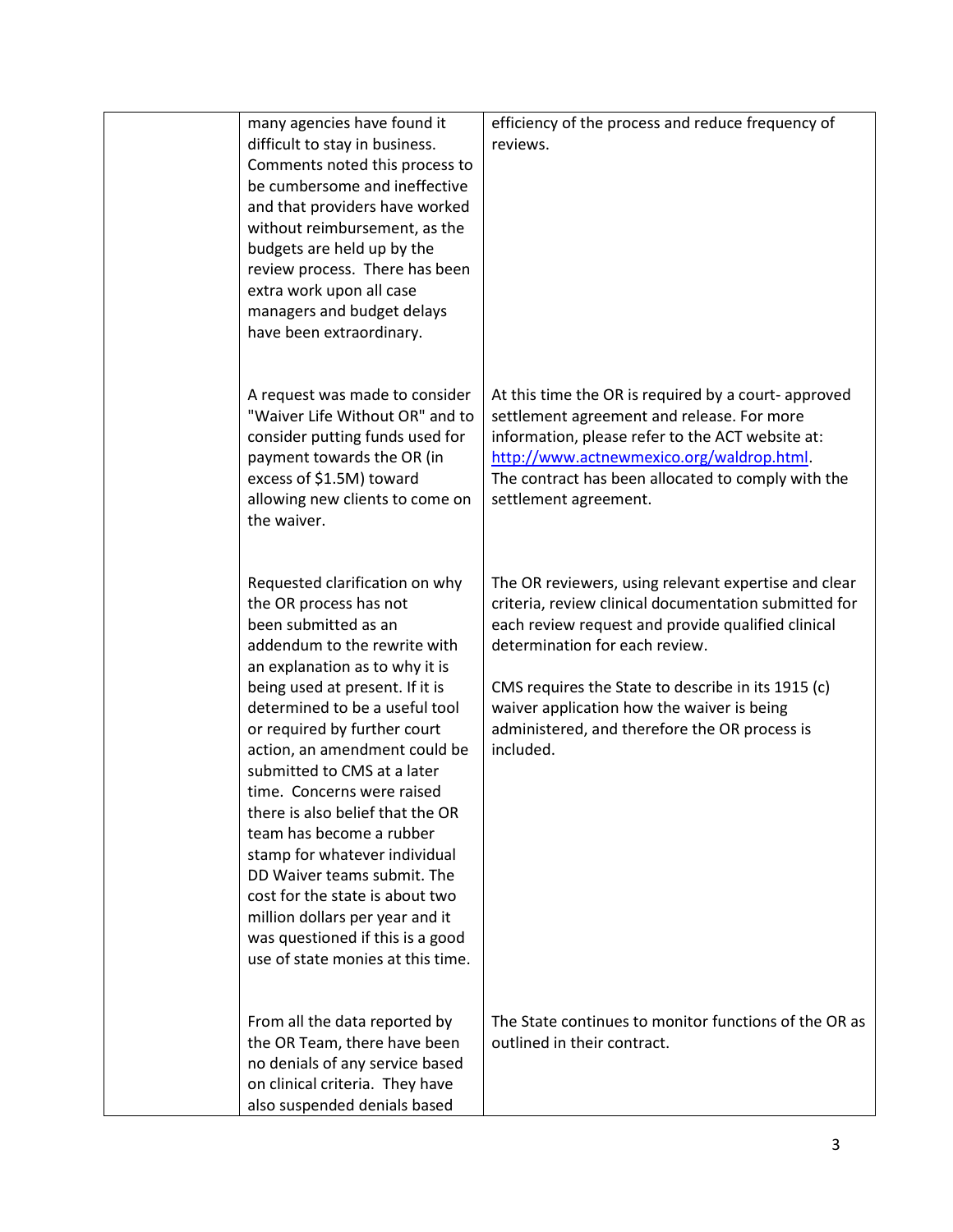| on purely administrative and/or<br>technical reasons.                                                                                                                                                                                                                                                                                                                                                                                                                                                                                                                                                                                                                                                                                                                              |                                                                                                                                                                                                                                                                                                                                                                                                                                                                                                                                                                                                                                                 |
|------------------------------------------------------------------------------------------------------------------------------------------------------------------------------------------------------------------------------------------------------------------------------------------------------------------------------------------------------------------------------------------------------------------------------------------------------------------------------------------------------------------------------------------------------------------------------------------------------------------------------------------------------------------------------------------------------------------------------------------------------------------------------------|-------------------------------------------------------------------------------------------------------------------------------------------------------------------------------------------------------------------------------------------------------------------------------------------------------------------------------------------------------------------------------------------------------------------------------------------------------------------------------------------------------------------------------------------------------------------------------------------------------------------------------------------------|
| Request was made to include<br>into the renewal that the OR be<br>re-evaluated after the<br>settlement has been satisfied,<br>for effectiveness and cost<br>efficiency. It was also<br>recommend that other more<br>efficient and cost effective<br>avenues at least be explored,<br>such as: going back to the Level<br>of Care I, II, and III with a Third<br>Party Assessor (TP) approving<br>plans and budgets, using the CIA<br>or an in home assessment.                                                                                                                                                                                                                                                                                                                     | The State will continue to invite stakeholder input to<br>review clinical criteria and frequency of the Outside<br>Review. Returning to a previous system requires<br>modification to avoid prior issues raised by the<br>Legislative Finance Committee in 2010 related to<br>inadequacy of the assessment process and<br>unsustainable spending levels. The LFC report is<br>available on the following web link:<br>http://www.nmlegis.gov/lcs/handouts/DD%20Waiver<br>%2006-04-10%20-%204PM.pdf.<br>Should the State decide to substantially change its<br>review process, a waiver amendment to the CMS<br>would be submitted at that time. |
| The description of the Outside<br>Review process written into the<br>DD Waiver renewal application<br>is incomplete and must be<br>revised to articulate the full<br>scope of this process, which is<br>now a significant feature of the<br>New Mexico DD Waiver<br>program. It was requested that<br>under the Waldrop settlement,<br>HSD is bound by the decisions of<br>the OR to grant services to a DD<br>Waiver participant, but may<br>decide to approve a Medicaid<br>service that the OR has denied.<br>This is a critical component of<br>the Waldrop framework, as it<br>allows for the possibility that<br>adverse decisions made by the<br>OR can be resolved by the<br>participant and HSD before<br>there is a need to engage in an<br>administrative fair hearing. | The State acknowledges that this is an accurate<br>representation of the OR process that is not detailed<br>in the Waiver in Appendix D-1. The State agrees to<br>clarifications recommended. Language will be added<br>to referenced section of the application Appendix D-1<br>p. 119.                                                                                                                                                                                                                                                                                                                                                        |
| The description of the OR<br>process notes that the reviewer                                                                                                                                                                                                                                                                                                                                                                                                                                                                                                                                                                                                                                                                                                                       | The State agrees that the OR process includes the<br>"the duty of the OR to provide detailed written                                                                                                                                                                                                                                                                                                                                                                                                                                                                                                                                            |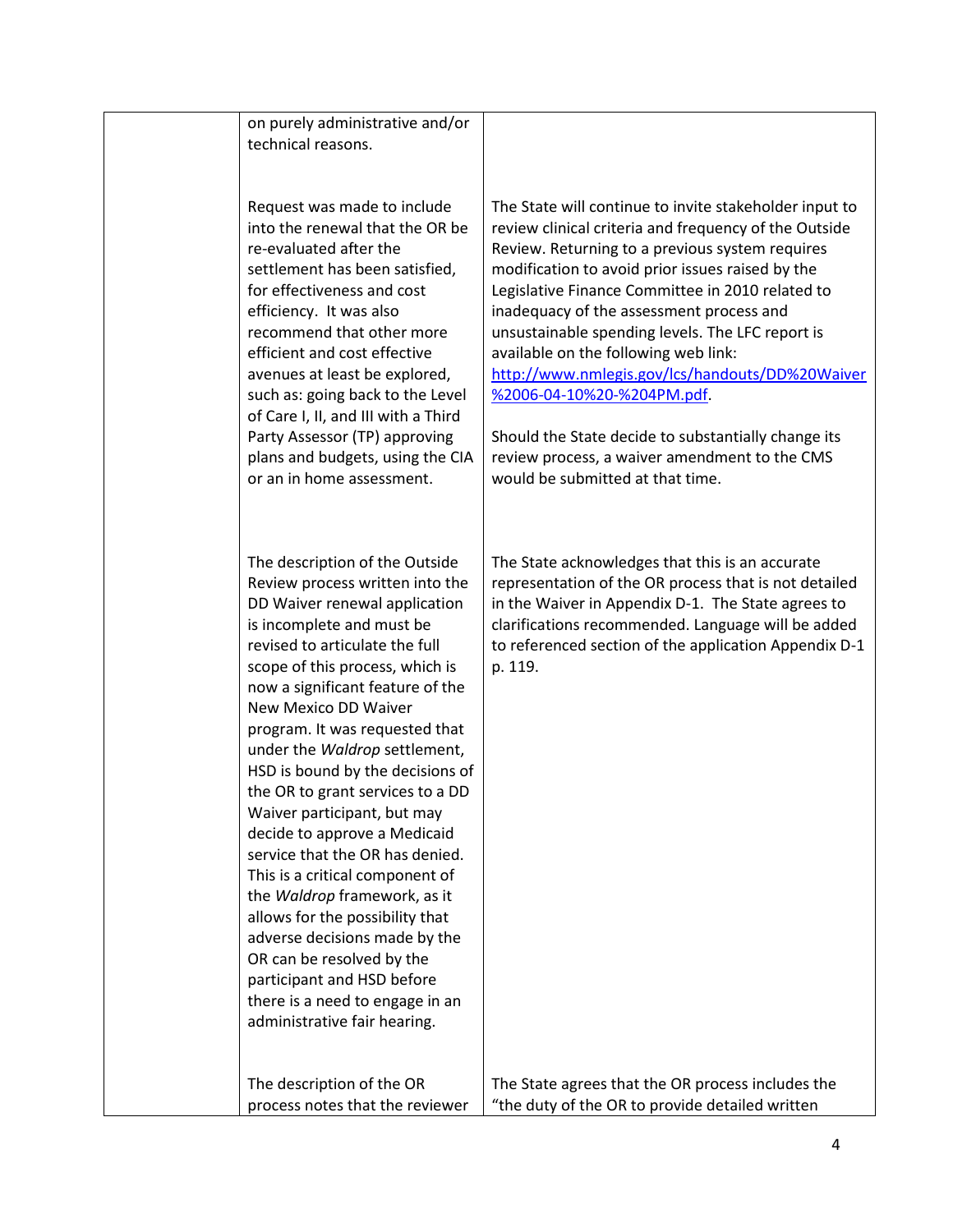|                | must make a written                                        | reasons for the denial of a service".                  |
|----------------|------------------------------------------------------------|--------------------------------------------------------|
|                | determination concerning a                                 | Language will be added to both Appendix D Service      |
|                | participant budget. However,                               | Plan Development and Appendix F Participant Rights.    |
|                | the application does not appear                            |                                                        |
|                | to contain the key requirement                             |                                                        |
|                | that said writing must provide                             |                                                        |
|                | the reasons for the denial in                              |                                                        |
|                | detail. This is a critical                                 |                                                        |
|                | component of the DD Waiver                                 |                                                        |
|                | system, and it is a legal                                  |                                                        |
|                | requirement for HSD to provide                             |                                                        |
|                | adequate written reasons for                               |                                                        |
|                | denials of Medicaid services to                            |                                                        |
|                | DD Waiver participants. The                                |                                                        |
|                | duty of the OR to provide                                  |                                                        |
|                | detailed written reasons for the                           |                                                        |
|                | denial of a service must be                                |                                                        |
|                | included in both the description                           |                                                        |
|                | of the OR process and the                                  |                                                        |
|                | section of the application                                 |                                                        |
|                | dealing with 3 participants                                |                                                        |
|                | rights. As it stands, it appears                           |                                                        |
|                | that this key provision is wholly                          |                                                        |
|                | absent from the proposed DD<br>Waiver renewal application. |                                                        |
|                |                                                            |                                                        |
|                |                                                            |                                                        |
|                |                                                            |                                                        |
| Family         | Comment:                                                   | <b>State Response:</b>                                 |
| Representative | Need clarification on Fair                                 | Please refer to Appendix F for the description of the  |
|                | Hearing rights and processes.                              | Fair Hearing Process.                                  |
|                |                                                            |                                                        |
|                |                                                            |                                                        |
|                |                                                            |                                                        |
| Provider       | Comment:                                                   | <b>State Response:</b>                                 |
|                | <b>Issues related to Behavioral</b>                        | The comments submitted are pertaining to the DDSD      |
|                | <b>Support Consultation (BSC)</b>                          | DDW Service Standards. HSD and DDSD will consider      |
|                | under the current DDW                                      | these comments when revising the Service Standards.    |
|                | Standards.                                                 |                                                        |
|                |                                                            |                                                        |
|                |                                                            |                                                        |
| Provider       | Comment:                                                   | <b>Rate Study response</b>                             |
|                | A request was made that the                                | DDSD will follow the State's procurement code          |
|                | rate study for BSC, conducted by                           | regulations to secure a contractor to conduct a        |
|                | Burns and Associates, be used                              | comprehensive rate review. The rate review must        |
|                | as it was more appropriate. A                              | involve a number of factors related to CMS             |
|                | request was made that the rate                             | requirements for rate setting methodology for each     |
|                | study survey could ask                                     | service or group of related services, including public |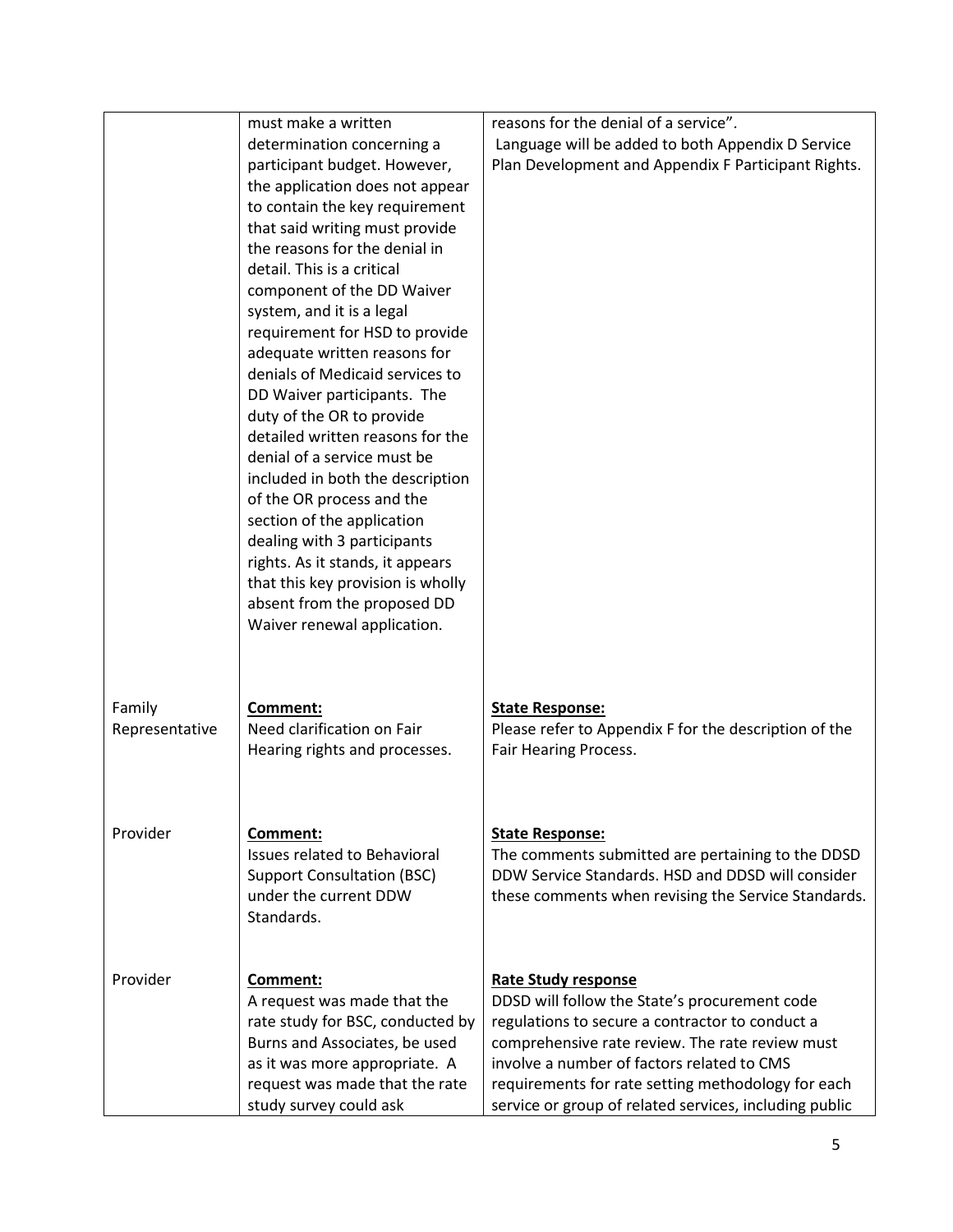|                          | questions that are related to the<br>way the final rate study<br>procedure was conducted, or<br>that a simple Rate Validation<br>Study could be conducted like in<br>years past.                                                                                                                                                                                                                                                                                                                                                                                                                                                                                                                                                                                                                                                                                                                         | comment, data sources used and the identification of<br>the entity responsible for rate setting and oversight.                                                                                                                                                                                                                                                        |
|--------------------------|----------------------------------------------------------------------------------------------------------------------------------------------------------------------------------------------------------------------------------------------------------------------------------------------------------------------------------------------------------------------------------------------------------------------------------------------------------------------------------------------------------------------------------------------------------------------------------------------------------------------------------------------------------------------------------------------------------------------------------------------------------------------------------------------------------------------------------------------------------------------------------------------------------|-----------------------------------------------------------------------------------------------------------------------------------------------------------------------------------------------------------------------------------------------------------------------------------------------------------------------------------------------------------------------|
| Provider                 | Comment:<br>The Standards only allow those<br>in Supported Living to receive<br>the Non-Ambulatory Stipend.<br>Those in Family Living,<br>recipients who choose to live at<br>home, are denied this service.<br>The availability of this Stipend<br>should be based solely on need,<br>not choice of residence.                                                                                                                                                                                                                                                                                                                                                                                                                                                                                                                                                                                          | <b>State Response:</b><br>The comments submitted are pertaining to the DDSD<br>DDW Service Standards. DDSD will consider these<br>comments when revising the Service Standards.                                                                                                                                                                                       |
| Family<br>Representative | <b>Comment:</b><br>The DDW Renewal process<br>should provide/offer more<br>flexibility in many areas,<br>specifically residential living<br>choices. Request for more<br>flexibility be written into the<br>waiver, where an individual can<br>choose who their housemates<br>are, support to individuals in<br>their personal lifestyle, and<br>promoting autonomy and<br>independence. Group activity is<br>more convenient, economically<br>and financially feasible to<br>agencies, therefore it is group<br>activity that still exists,<br>preventing autonomy. If the<br>new standards are to encourage<br>community involvement by<br>individuals with disabilities then<br>recipients need to live in a<br>"real" neighborhoods in real<br>communities, and begin to<br>cultivate those contacts and<br>relationships within "their"<br>respective communities.<br>Provider agencies need to get | <b>State Response:</b><br>These comments are related to Federal HCBS Settings<br>Requirements. The State is required to come into<br>compliance by March 17, 2019 and is working on<br>numerous setting validation activities. HSD and DDSD<br>will consider these comments when revising the<br>Service Standards and implementing the Statewide<br>Transition Plan. |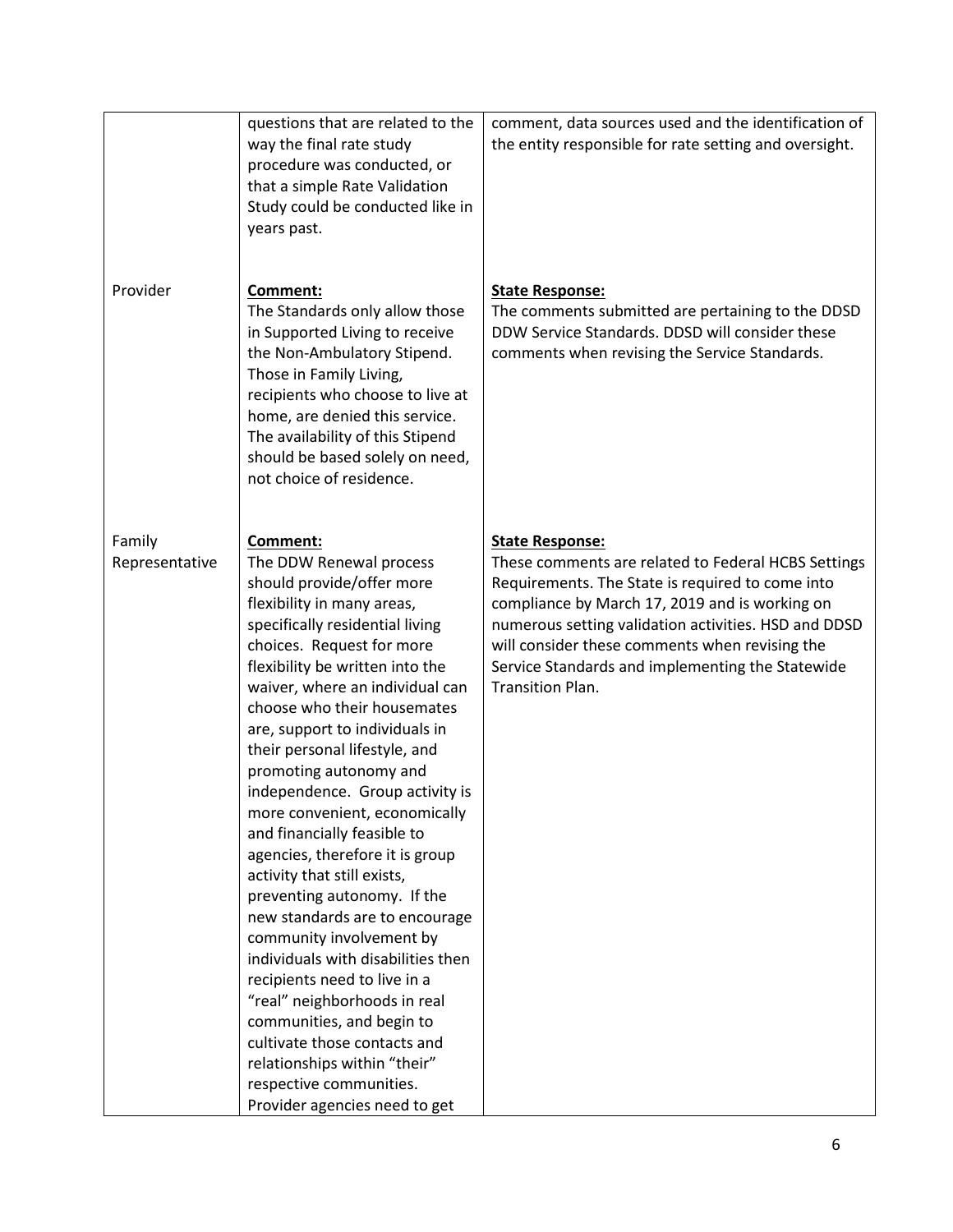|                          | out of the way. The DDW was<br>not designed for their personal<br>and financial growth rather for<br>the DDW individual's personal<br>growth.                                                                                                                                                                                                                                                                                                                                                            |                                                                                                                                                                                                                                                                                                                                                                                                                                                    |
|--------------------------|----------------------------------------------------------------------------------------------------------------------------------------------------------------------------------------------------------------------------------------------------------------------------------------------------------------------------------------------------------------------------------------------------------------------------------------------------------------------------------------------------------|----------------------------------------------------------------------------------------------------------------------------------------------------------------------------------------------------------------------------------------------------------------------------------------------------------------------------------------------------------------------------------------------------------------------------------------------------|
| Family<br>Representative | Comment:<br>DDW Standards should allow for<br>private long-term care agencies<br>to provide services to allow for<br>more competitive service<br>delivery, which would result in a<br>better service product.<br>Freedom of Choice should not<br>mean Freedom to choose from<br>these few enlisted contractors.                                                                                                                                                                                          | <b>State Response:</b><br>To ensure federal matching funds for the operation of<br>HCBS waivers, such as DDW, the DDW Service<br>Standards comply with services and provider<br>qualifications that are defined in the federally<br>approved waiver. Any private or non-profit agency<br>or sole proprietor can apply to be a waiver provider.<br>For provider enrollment details, please see<br>http://actnewmexico.org/provider-enrollment.html. |
| Advocacy group           | Comment:<br>Comment was received that the<br>system put in place by the<br>Waldrop settlement is an<br>appropriate mix of waiver<br>participant choice and fiscal<br>responsibility. Budget<br>requests and Individual Service<br>Plan ("ISP") content are decided<br>by the waiver participant and<br>the interdisciplinary team,<br>ensuring person centered<br>planning, while the Outside<br>Reviewer ("OR") checks to<br>ensure that each proposed<br>budget meets Medicaid fiscal<br>requirements. | <b>State Response:</b><br>Thank you for your comment.                                                                                                                                                                                                                                                                                                                                                                                              |
| Advocacy group           | Comment:<br>In the renewal application and<br>in its interactions with the<br>community, HSD has<br>emphasized the importance of<br>person centered planning in the<br>DD Waiver budget process.<br>However, some portions of the<br>proposed renewal application                                                                                                                                                                                                                                        | <b>State Response:</b><br>The State agrees that participant choice and person<br>centered planning are critical elements of a statewide<br>waiver program. CMS outlines many requirements for<br>a person centered planning process to which New<br>Mexico complies or exceeds compliance. Placing<br>limits on amounts, frequency and duration of services<br>is allowable by CMS.                                                                |